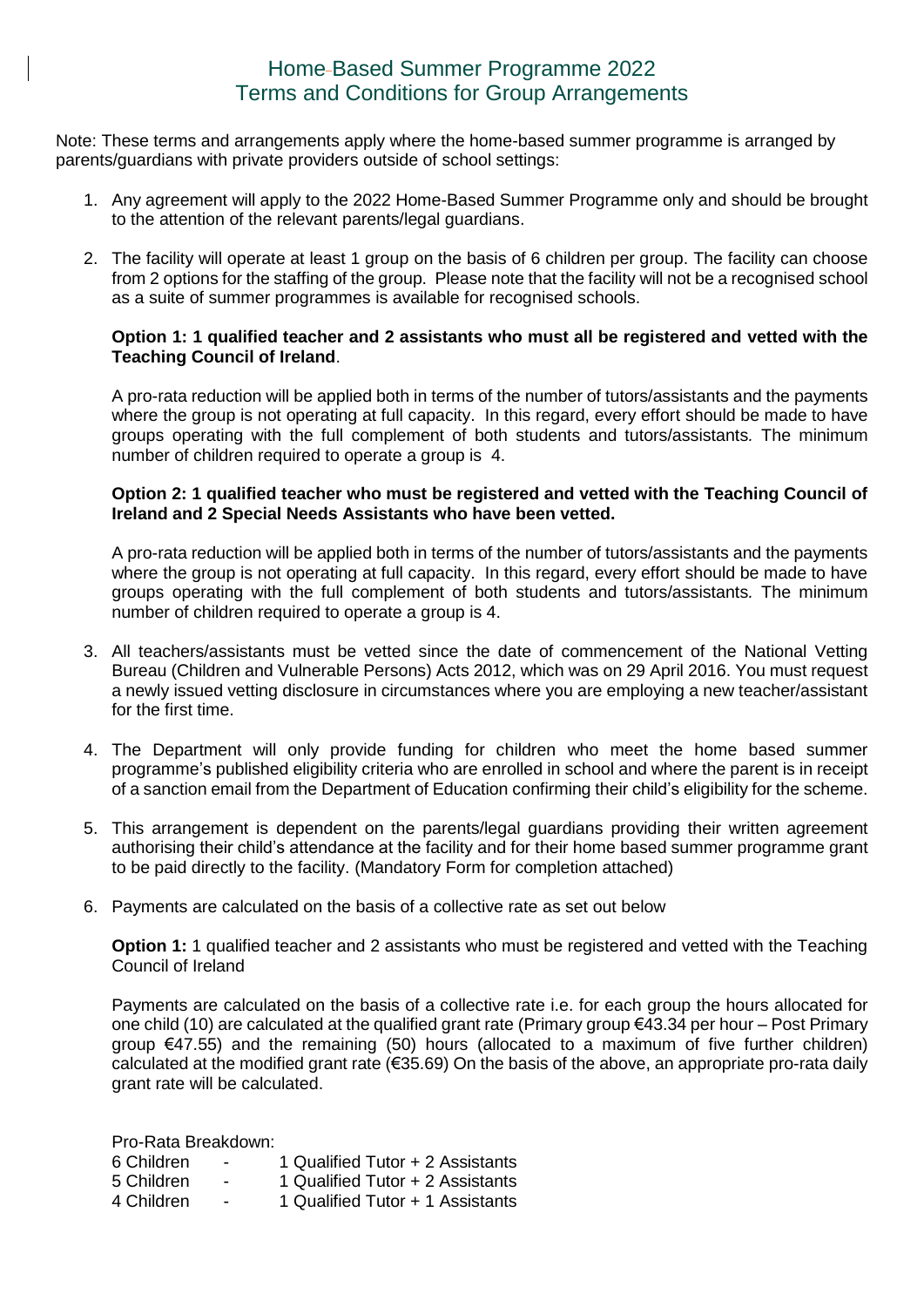**Option 2:** 1 qualified teacher who must be registered and vetted with the Teaching Council of Ireland and 2 Special Needs Assistants who have been vetted.

Payment for each group - the hours allocated for two children (20) are calculated at the qualified rate (Primary group €43.34 per hour – Post Primary group €47.55) and the remaining (40) hours (allocated to a maximum of four further children) calculated at the SNA hourly rate (€16.77). On the basis of the above, an appropriate pro-rata daily rate will be calculated.

Pro-Rata Breakdown:

| 6 Children                       | 1 Qualified Tutor + 2 SNAs                |
|----------------------------------|-------------------------------------------|
| $F$ $Q$ $\sim$ $H$ $\sim$ $\sim$ | $\Lambda$ Ouglified Tutes $\Lambda$ ONIAs |

- 5 Children 1 Qualified Tutor + 2 SNAs 4 Children - 1 Qualified Tutor + 1 SNA
- 7. While such circumstances should not arise, for groups where there is a teacher who is not qualified in the sector for which tuition is being provided, all hours will be paid at the modified rate. Where it is necessary to engage a substitute teacher, at a very minimum they should have a primary degree (minimum Level 7 on the National Framework of Qualifications) in a relevant area and be registered with the Teaching Council of Ireland. The Department will seek evidence that reasonable efforts have been made to procure the services of a qualified teacher. In the event that such evidence is not forthcoming the Department will retain the right to discontinue the arrangement forthwith.
- 8. Subject to approval by the Department, direct grant payment will be made on the basis of the following:
- Payment will be made directly to the facility in late October/early November. Direct Payment Agreement Forms (see appendix 1) must be submitted with each parents grant claim form and must be submitted when provision has concluded but not later than 06 September 2022.
- Parents must complete an individual grant claim and the Facility must forward copies of this form for each child participating in the group arrangement.
- The group provider must also submit a covering letter with each group of Grant Claims outlining the details of each group to include the names of the children in each group and tutors assigned to each group as well as the dates and times of each group in the group.
- A tax reference Number and a Tax Clearance access Number (TCAN) must be forwarded to this Department prior to any funding being directly issued to your company. Funding to your company is dependent on your continued compliance with section 95 of the Finance Act 2014.
- The forms, together with the covering note should be returned to the Department all together and marked for the attention of **Ann Marie Howard, Home-Based Summer Programme – Group Arrangements, Special Education Section, Cornamaddy, Athlone, Co. Westmeath.**
- 9. In relation to absences, the Department will not make any deductions in respect of a child being absent for 5 consecutive days. However, where the child is absent for more than 5 consecutive days, the appropriate pro-rata daily grant rate will be deducted from the date of the  $6<sup>th</sup>$  day of absence until the child returns to their placement.
- 10. The facility **must be registered with TUSLA (the Child & Family Agency)** and must be fully compliant with the associated regulations to include, but not limited to, Health & Safety, Child Protection and Insurance. **Proof of Registration with TUSLA must be forwarded to Special Education Section as available.**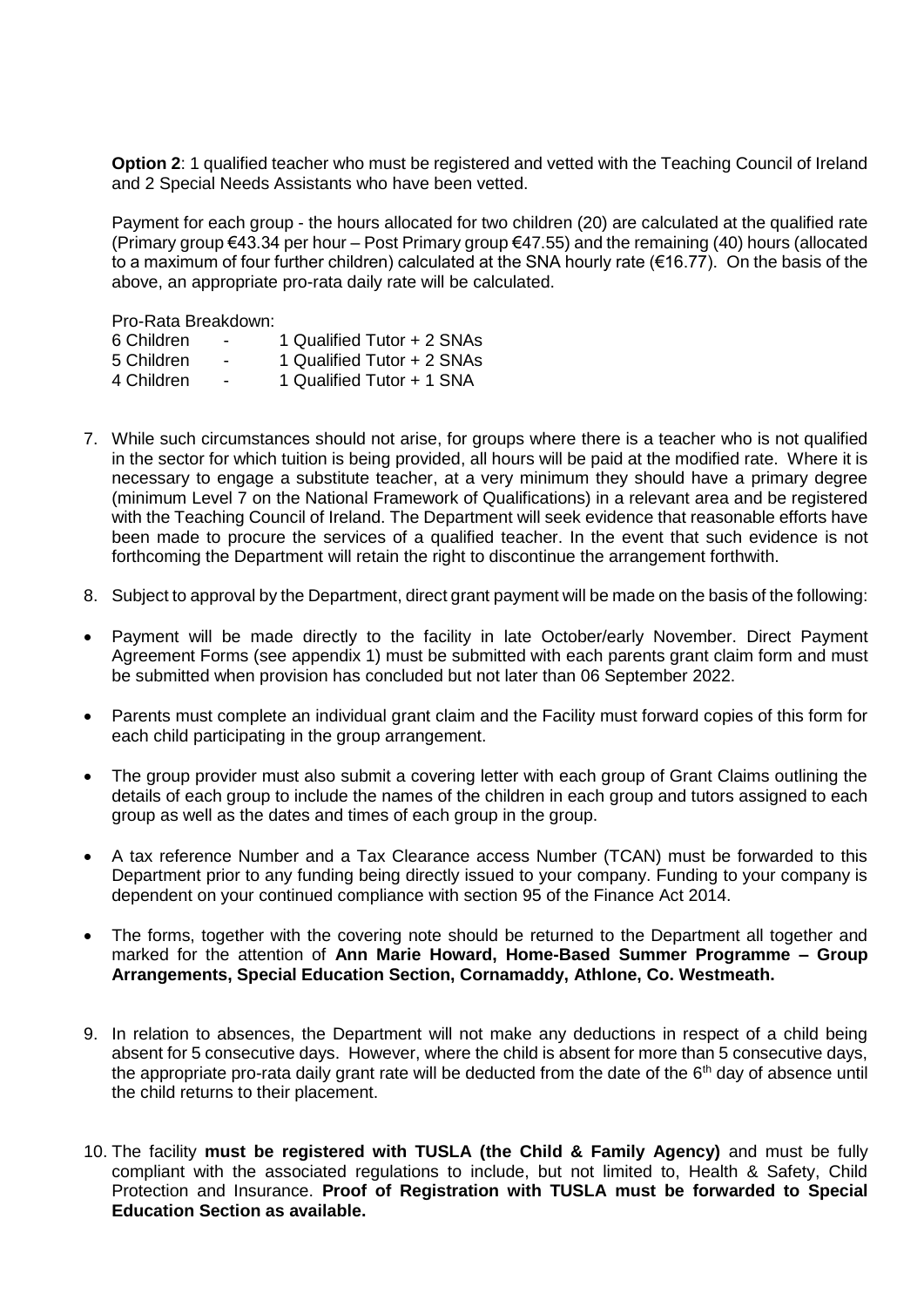- 11. The facility must be in compliance with the requirement, under the National Vetting Bureau (Children and Vulnerable Persons) Acts 2012 to 2016 (NVB Act), that individuals who work with children and vulnerable persons are vetted by the National Vetting Bureau.
- 12. The Department will bear no liability whatsoever for the tutors engaged by the facility.
- 13. The terms of the School Transport Scheme do not apply to children who are eligible for the homebased summer programme and are attending a facility where a group arrangement has been approved by the Department.
- 14. Please note that the arrangements as set out above may be subject to change in line with the Department's policy in relation to the Summer Programme including the rates of pay and, in this regard, the Department reserves the right to make such alterations by notifying the facility of any such changes.
- 15. The Department reserves the right to inspect the facility.
- 16. All Summer Programme hours allocated to the child must take place in your facility. Hours cannot be divided between tuition at home and attendance at a group facility.
- 17. It is the responsibility of the facility to ensure that adequate supervision arrangements are in place to ensure the welfare and safety of students participating in the Summer Programme.

The facility should be mindful thatthe prevailing public health guidance is adhered to at all times. To get the most up up-to-date guidance please consult the HSE's website: <https://www2.hse.ie/conditions/covid19/>

The facility should also be mindful where new staff are recruited who may not be familiar with some students' highly complex medical or behavioural needs. Parents should also satisfy themselves that their children are in a safe environment and where they may have concerns such concerns should be raised with the management of the facility.

May 2022 Special Education Section